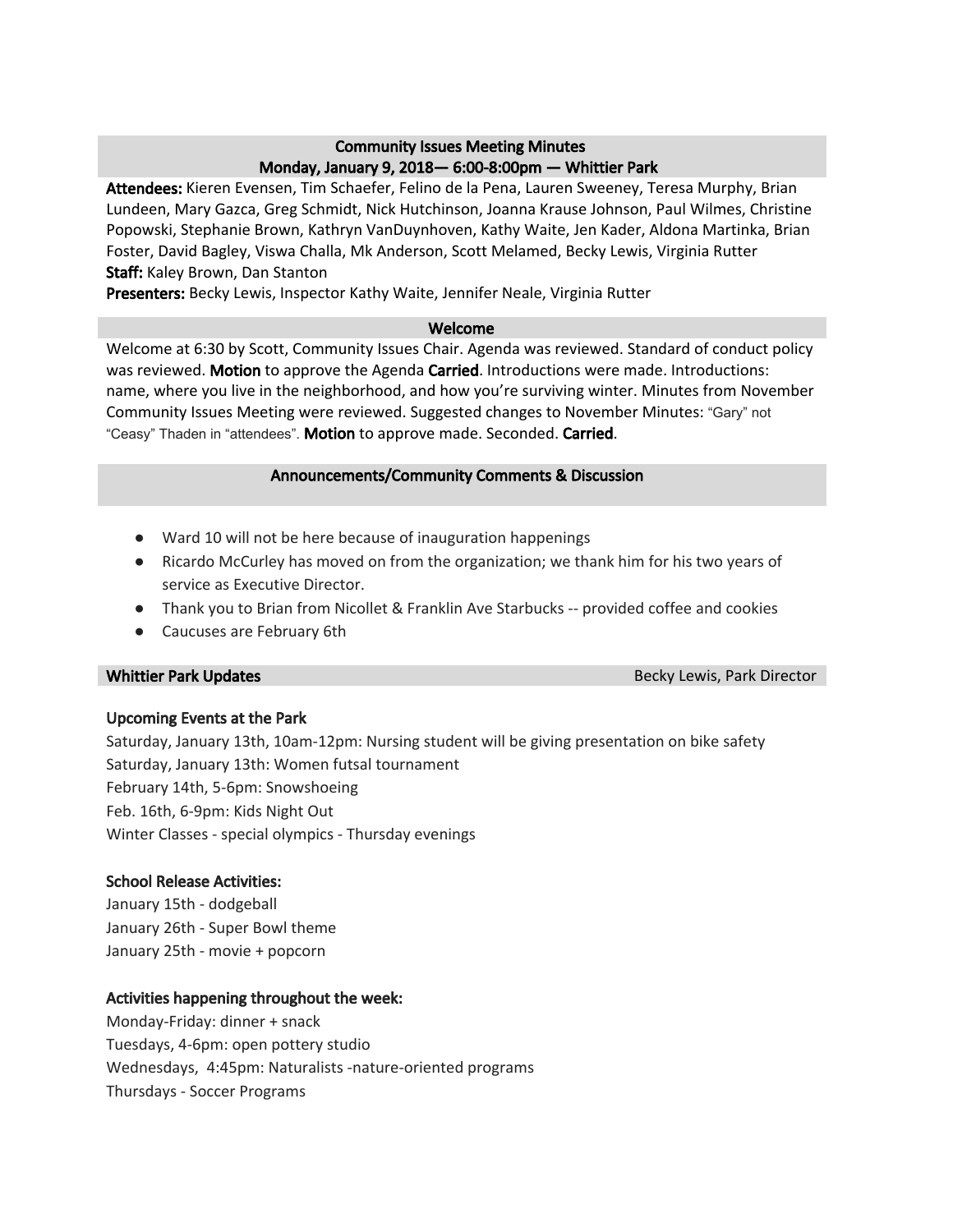Fridays, 5-9pm: Open Gym

#### 5th Precinct Safety Updates

Jennifer Neale, Crime Specialist; Inspector Kathy Waite

#### Map of Crimes in Whittier:

7 - thefts from motor vehicles in the month of December (cars had keys in them and were running)

- 8 burglaries
- 1 rape
- 6 robberies in person
- 2 aggravated assault
- Cluster on map KMART

Question: what happened at 26th & Stevens? Answer: They did not review all of the thefts; however, one can call the 5th Precinct and they will look up details and provide information

Year-to-date: the 5th Precinct has had a lot of crime Police spend a lot of time in the bar districts Police review the crimes that happen every week and find the patterns Police do not have access to Nextdoor; so it isn't the most reliable source to report crime — they need to be reported via 911

Upcoming Whittier Alliance Board of Director Elections David Bagley, Whittier Alliance Board Chair

Introduces upcoming Board of Directors Elections Meet and Greet is Wednesday, January 17th from 6-8pm at Wesley Andrews RSVP on [Facebook!](https://www.facebook.com/events/136665860359401/)

For more information on how the Whittier Alliance Board of Directors operates, click [here.](http://www.whittieralliance.org/board--staff.html)

#### Whittier Alliance Strategic Planning Process

Kaley Brown, Community Engagement Manager

Next month CI Meeting: World Cafe style strategic planning conversation to get feedback to inform the upcoming Whittier Alliance Strategic Plan 6-8pm, Whittier Park If you are not able to attend, we will publish the questions online Questions asked will be relevant to anyone that lives in the neighborhood

#### Solar United Neighbors (SUN)